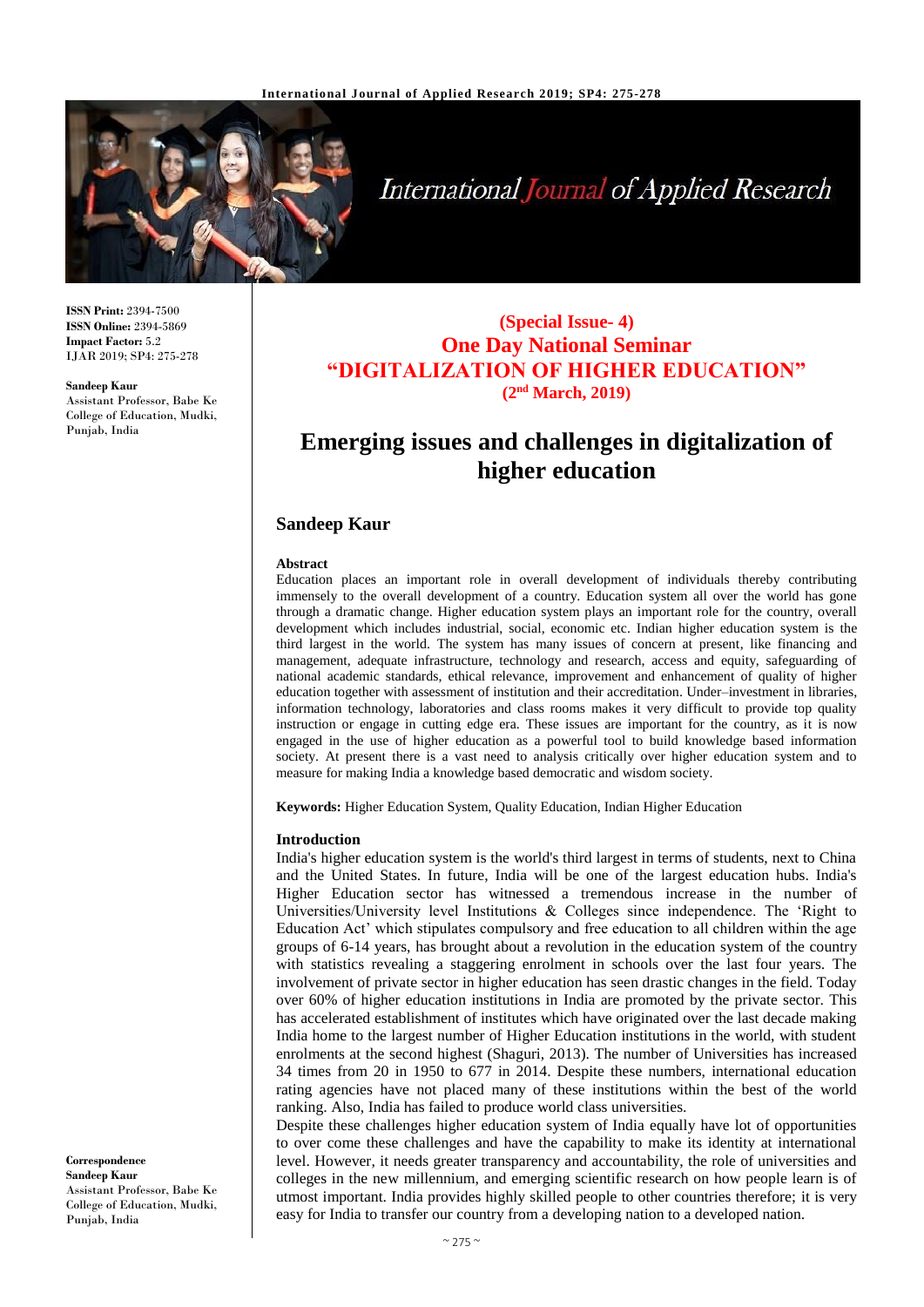#### **Emerging issues**

Education, Commission, 1964-66 rightly pointed out, saying, 'The destiny of India is being shaped in her classrooms.' In fact, classrooms are the places where the future citizens of the country are reared, trained, educated and motivated to accept the new challenges and to face the changing situations. The system of Indian Higher education is the second largest in the world which fulfills the educational needs of millions of students who come from different sections of the society because it is the student community that can help to generate healthy academic atmosphere in institutions of higher learning. No doubt that India faces today a number of problems pertaining to illiteracy, poverty, unemployment, crisis of moral and spiritual values. India has been a multi-cultural, multireligious, and multi-linguistic society. Every State has a different and distinct identity. Dealing with various aspirations of such people in a democratic country is indeed a challenge to the Govt. of India. The various issues are outlined here:

## **Lack of quality education**

In the top 100 universities list by 'Times Higher Education World Reputation Rankings', none of the Indian universities could be found in the list. In the 2017 rankings by the HRD ministry, only 2,995 institutions (6%) participated from around 51,000-strong higher educational institutions in India. There is severe regional imbalance too. In the overall rankings, of the 100 best institutions, 67 are from just eight states. Among the best 100 universities, 40 are in three states. Among the best 100 colleges, 77 are from just five states (Nanda, Prashant K. 2017).

#### **Corruption in education**

Corruption in Indian education system has been eroding the quality of education. It is one of the major contributors to domestic black money. Payment to Management at dark rooms and seeking admissions is increasing. 'Get full salary in the account, pay back part to Management by blank signed cheques' is also a practice in some private schools.

#### **No proper value education**

Value education is not offered in the schools and colleges. If offered, religion and hatred are spread in the name of value education. Many of the doctors, lawyers, CAs, politicians and Govt servants who are supposed to be the saviours of the society, suffer from serious charges of corruption. Oldage homes are increasing. Suicides are increasing. The meaning of love is eventually changing. The education-led technology, inventions and innovations are being misused.

#### **Poor Women's education**

Women have a much lower literacy rate than men. Conservative cultural attitudes prevent girls from attending schools. Despite Govt's attempts to provide incentives viz. midday meals, free books and uniforms, girls' attendance is poor. Though the minimum age for marriage is eighteen, many girls get married much earlier. Therefore, at the secondary level, female drop-out rate is high.

#### **Lack of Facilities**

As per 2016 Annual Survey of Education Report, 3.5% schools in India had no toilet facility while only 68.7% schools had useable toilet facility. 75.5% of the schools

surveyed had library in 2016, a decrease from 78.1% in 2014. Percentage of schools with separate girls' toilet has increased from 32.9% in 2010 to 61.9% in 2016.74.1% schools had drinking water facility and 64.5% of the schools had playground.

#### **Curriculum issues**

There are many different curriculum systems that confuse the students who wish to achieve the same objective such as Engineering, Medical and Business Administration. At the higher education level, there is no uniformity in the syllabuses taught for the same programme. Syllabus revision is done quite often without considering the contemporary requirements of industries. There is lack of diversity in the subjects one can take in colleges. Flexibility to cross over streams is also lacking.

## **Public school workforce absenteeism**

Teacher absenteeism in India is exorbitant. World Bank estimates show the cost in salaries paid to absent teachers is US \$2 billion every year. In a study by Kremer, etc, they found 25% of private sector teachers and 40% of public sector medical workers were absent during the survey. Absence rates among them ranged from 14.6% in Maharashtra to 41.9% in Jharkhand.

#### **Wrong societal outlook**

For Governments, more scoring is success. English is becoming the measure of intellect. Hence, parents of today take least interest in vernacular medium of education. Due to the perceived notion of inferior quality, Govt schools are becoming the last choice for many. Education-seeking migration has become a matter of pride for many families. Most of the school students spend majority of their learning time in preparing for competitive exams. Coaching classes too flourish due to this unwarranted competition, leading to a class-divide.

#### **Emerging Challenges**

Still we are facing lot of challenges in our education system some of the basic challenges in higher education system in Indian are discussed below:

**Gap between the Supply and demand:** In higher education, India has a low rate of enrolment i.e. gross enrolment ratio (GER), at only 19%. If we compared to China and Brazil GER is 26% and 36% respectively.

**Lack of Quality Research work:** There is no shortage of funding for the top Indian Institutions such as IITs, IIMs and other institutes of national importance. However, budget for the Research is not under spent due to the insufficient good quality research work. Due to the limited focus on Research and Internationalization, very few Indian higher educational institutes are globally recognized.

**Shortage of Faculty and High Student-Faculty Ratio:** In most of the state and central universities more than 30% of faculty positions are lying vacant. While the student enrolment in higher education is growing with faster rate in the last few years.

**Inadequate Infrastructure and Facilities:** Apart from the highly recognized higher educational institutes in India most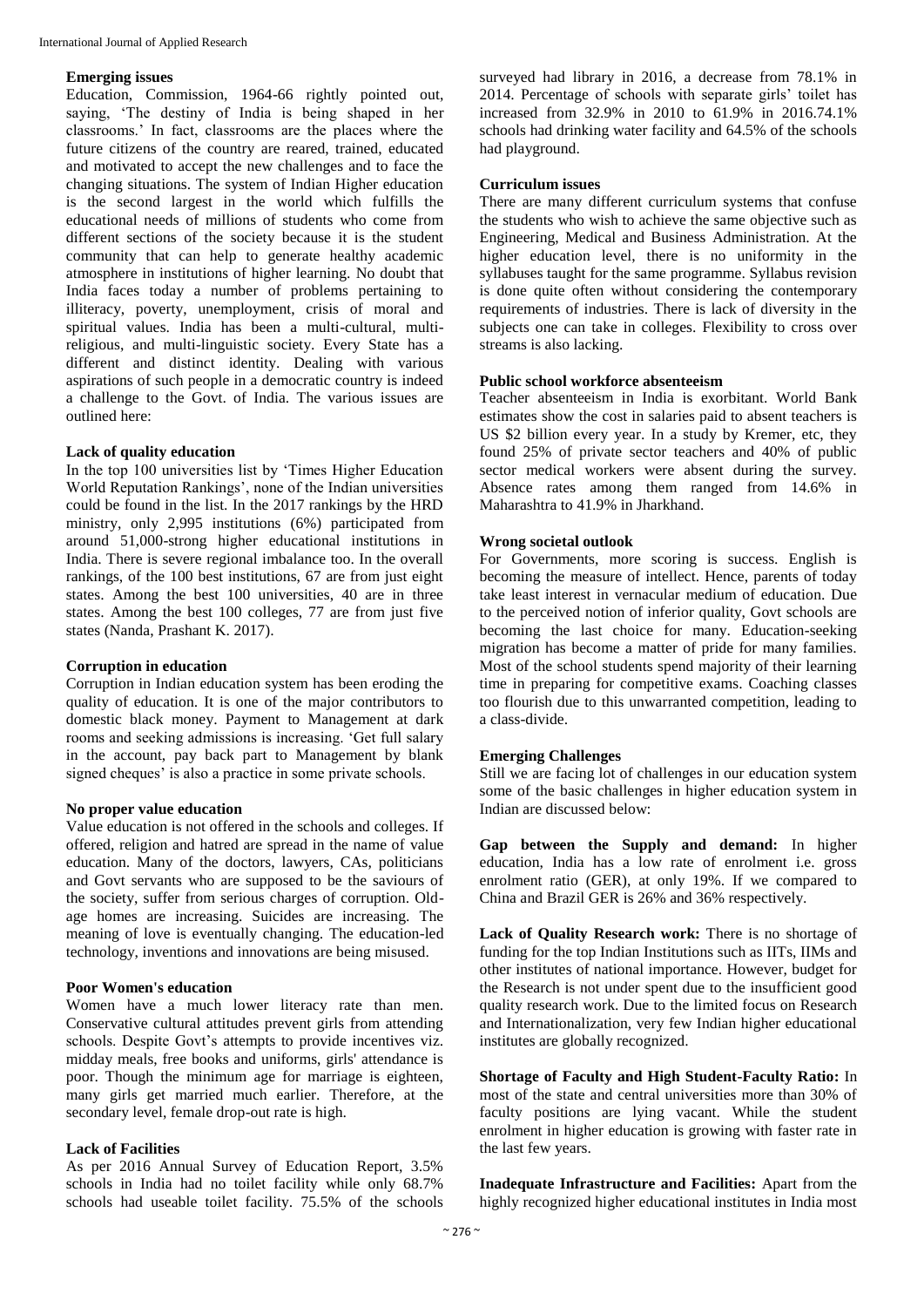of the colleges and universities lack in the basic and highend research facilities. Many institutes are running without proper infrastructure and basic facilities like library, hostels, transport, sports facility etc. which is desirable to rank the quality institution.

**Low employability** of graduates is one of the major problem in India. Only a small proportion of Indian graduates are considered employable. Placement outcome also drop significantly as we move away from the top institutes.

**Enrolment:** The Gross Enrolment Ratio (GER) of India in higher education is only 15% which is quite low as compared to the developed as well as, other developing countries. With the increase of enrolments at school level, the supply of higher education institutes is insufficient to meet the growing demand in the country.

**Equity**: There is no equity in GER among different sects of the society. According to previous studies the GER in higher education in India among male and female varies to a greater extent. There are regional variations too some states have high GER while as some is quite behind the national GER which reflect a significant imbalances within the higher education system.

**Quality:** Quality in higher education is a multi-dimensional, multilevel, and a dynamic concept. Ensuring quality in higher education is amongst the foremost challenges being faced in India today. However, Government is continuously focusing on the quality education. Still Large number of colleges and universities in India are unable to meet the minimum requirements laid down by the UGC and our universities are not in a position to mark its place among the top universities of the world.

**Infrastructure:** Poor infrastructure is another challenge to the higher education system of India particularly the institutes run by the public sector suffer from poor physical facilities and infrastructure. There are large number of colleges which are functioning on second or third floor of the building on ground or first floor there exists readymade hosieries or photocopy shops.

**Political interference:** Most of the educational Institutions are owned by the political leaders, who are playing key role in governing bodies of the Universities. They are using the innocent students for their selfish means. Students organise campaigns, forget their own objectives and begin to develop their careers in politics.

Faculty: Faculty shortages and the inability of the state educational system to attract and retain well qualified teachers have been posing challenges to quality education for many years. Large numbers of NET / PhD candidates are unemployed even there are lot of vacancies in higher education, these deserving candidates are then applying in other departments which is a biggest blow to the higher education system.

**In the globalized economy**, the competence and the quality of our product have to meet the world standards. Globalization is progressing so rapidly that we have no

alternative rather than to accept the fact and that the Higher Education has been playing crucial role in preparing ourselves for task.

**Our heterogeneous education system**, based on geographical, rural-urban, rich-poor set up has posed in great challenge for the educational institutions. Varieties of colleges, universities, technical institutions have produced and different types and quality of Education. Some of them are really imparting qualitative education while a few others are doing the dirtiest job. Thanks to UGC, for publishing the list of such a fake Universities and Institutions indulging in educational malpractices.

## **Teaching of English in the multilingual context**.

Language has been accepted as a major vehicle for conveying thoughts and feelings and there by storing our experiences and establishing relationship in the society yet, the teaching of languages in general and the teaching of languages of instruction in particular is taken for granted which is unacceptable in the multilingual milieu of globalized world. Therefore, the use of languages other than English in higher education needs to be viewed creatively. Most important of all, there is a need to improve language competence in general.

## **Interference of political factors:**

Most of the Institutions, imparting education (Aided-nonaided) are owned by the dominant political leaders, now playing key role in governing bodies of the Universities. They have established their own youth cells and encourage students' organization on political basis. They exploit the students' energy for their political purposes. The students forget their own objectives and begin to develop their careers in politics.

## **Lack of Moral values**

Rapid growth of science and technology and subsequent industrialization has caused a great and danger to our old moral and values. The younger generation's dissatisfaction and revolt is the outcome of a decaying system of values.

## **Conclusion**

Higher education in India has expanded very rapidly in the last six decades after independence yet it is not equally accessible to all. India is today one of the fastest developing countries of the world with the annual growth rate going above 9%. Still a large section of the population remains illiterate and a large number of children's do not get even primary education. This is not only excluded a large section of the population from contributing to the development of the country fully but it has also prevented them from utilizing the benefits of whatever development have taken place for the benefit of the people. No doubt India is facing various challenges in higher education but to tackle these challenges and to boost higher education is utmost important. India is a country of huge human resource potential, to utilize this potential properly is the issue which needed to discuss. Opportunities are available but how to get benefits from these opportunities and how to make them accessible to others is the matter of concern. In order to sustain that rate of growth, there is need to increase the number of institutes and also the quality of higher education in India. To reach and achieve the future requirements there